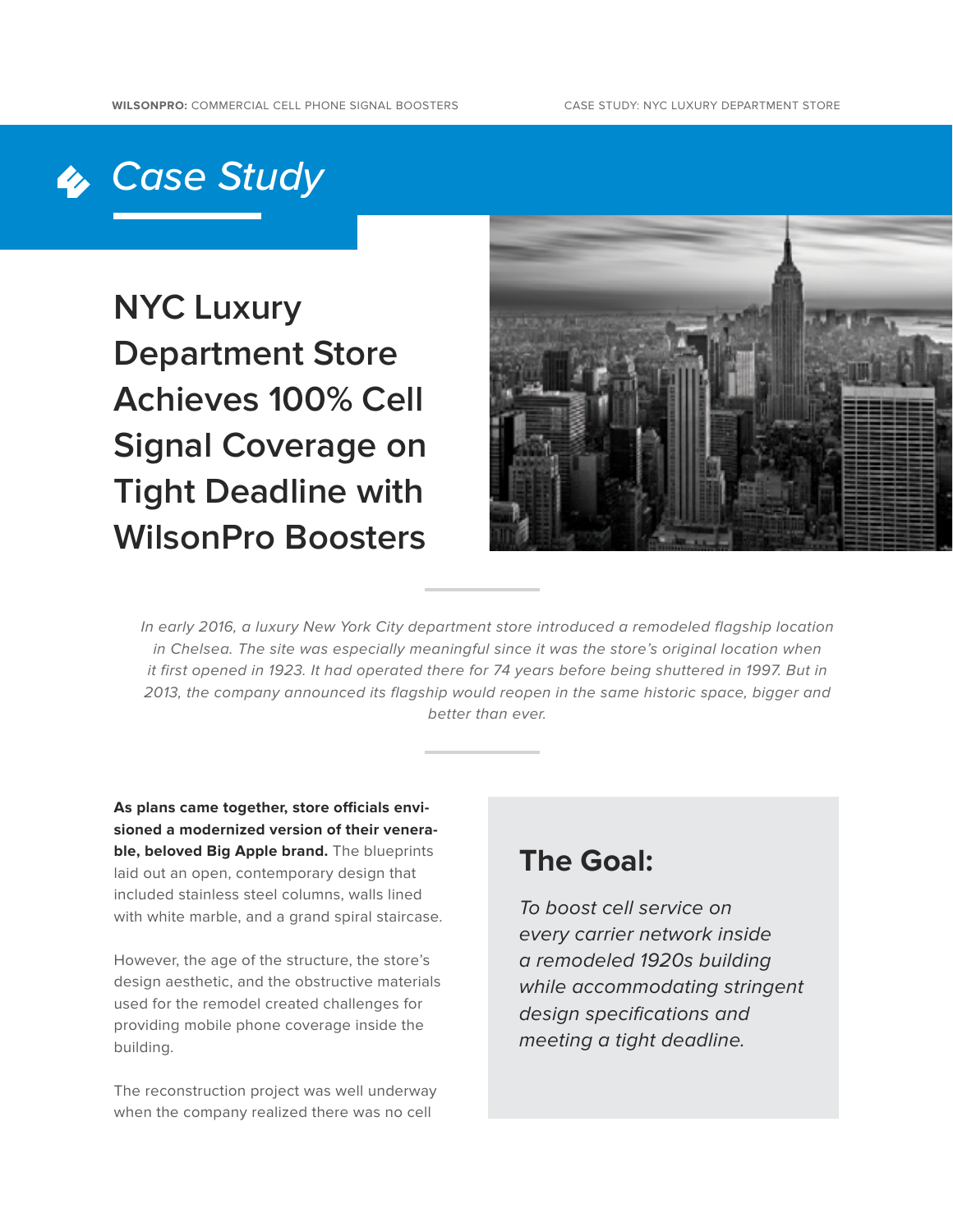phone coverage inside the building. Obviously, this presented a huge problem. Operations plans called for sales associates to use cellular connections for on-the-spot customer checkout, and both staff and customers would need the ability to make calls and access data while working and shopping throughout the store. A strong cell signal throughout the space was integral to the flagship store's renewed, modern presence in downtown New York. But cell signals simply could not penetrate structure's exterior. With the grand opening date looming, this oversight had to be resolved quickly.

The company's IT manager called **Repeater-Store** — a cell signal booster solution integrator — looking for an answer. RepeaterStore had previously deployed similar solutions for two retail stores of another well-known luxury fashion brand and, coincidentally, was currently working on another installation project near Manhattan.

A strong cell signal throughout the space was integral to the flagship store's renewed, modern presence in downtown New York.

With its extensive experience in cellular signal booster technology, RepeaterStore knew that every installation is unique. Due to the store's historical structure and extensive remodel, this cell signal booster installation presented several distinct challenges:

• **The 90-year-old building was kept intact and reinforced with modern materials throughout the redesign.** However, structural elements like brick and concrete — along with additional decorative materials like marble and glass — created thick barriers that blocked existing cell signals from entering the building.

• **Only one side of the building had windows,** which created an additional challenge when it came to placing donor antennas (which communicate with cell towers) in locations so they could pick up existing signal.

• **The department store would span more than 50,000 square feet over four floors** and required strong cellular signal throughout, including in the basement.



Furthermore, the building was in the final stages of its remodel. Not only were there stringent design requirements for the finished look of the store, but the installers needed to complete their work within a tight timeline in order to finish the project by the scheduled grand opening. The installation team would need to determine where to install antennas and run cables, even as the walls were being sealed.

Additionally, the installers needed to work within the department store's aesthetic guidelines. That meant minimizing the visibility of antennas on the ceilings and walls. The store also required inspection of equipment samples to ensure that all broadcast antennas (which communicate with cellular devices) met the store's interior aesthetic requirements.

Of course, the most important aspect of the install was that cellular reception inside the building needed to be functional for all service providers when the store opened. RepeaterStore needed to recommend and deploy the most reliable equipment available.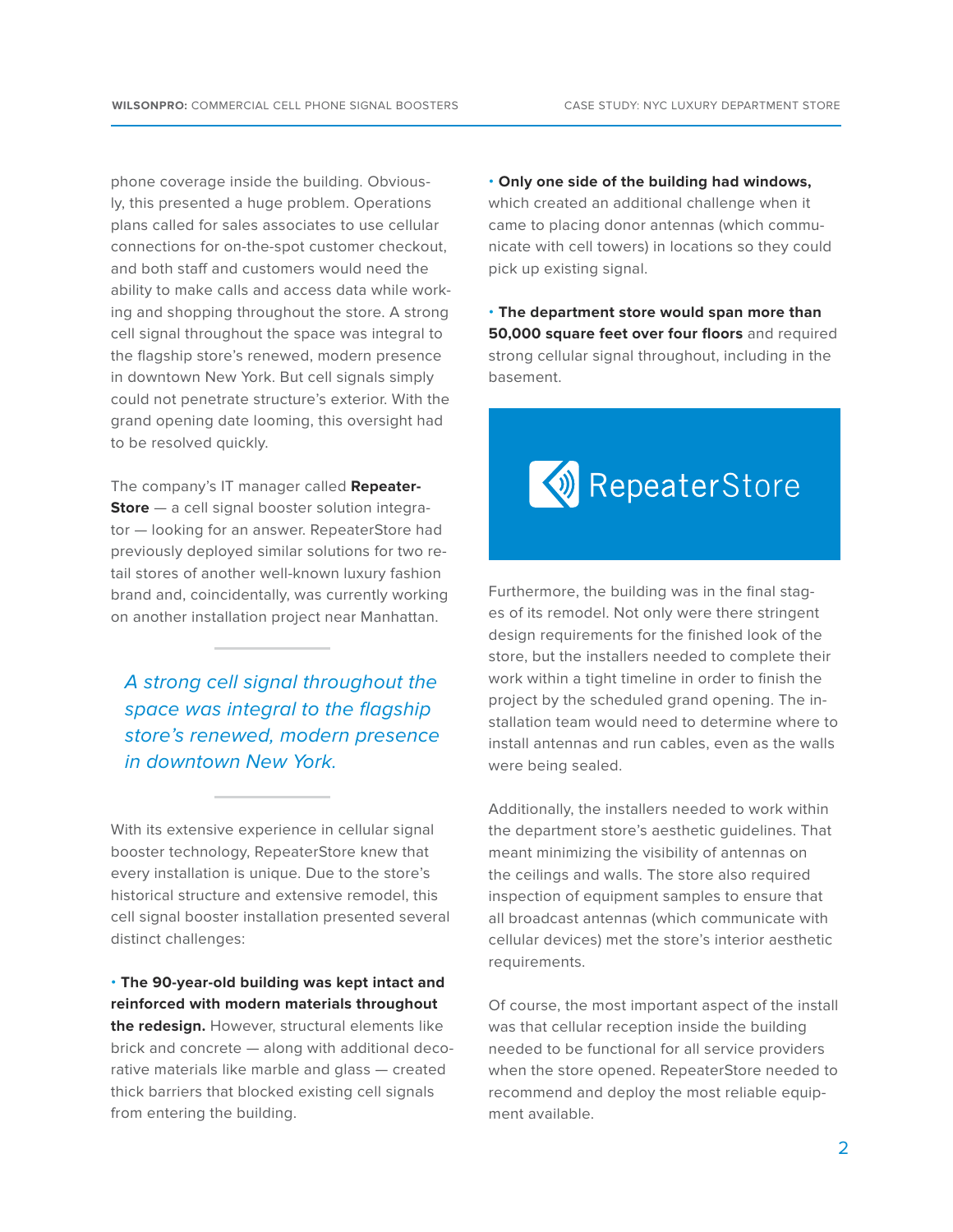## **The Solution:**

Install WilsonPro 70 Plus boosters to provide coverage throughout the store.

The installation scenario required multiple cell boosters designed for large commercial spaces and capable of providing seamless cellular coverage and data transfer capability. After weighing the options, RepeaterStore chose to recommend **[WilsonPro 70 Plus signal boosters](http://www.wilsonpro.com/pro-70-plus-50-ohm)** for this commercial installation.

Although up to this point RepeaterStore had worked primarily with signal boosters made by another manufacturer, they received recommendations for WilsonPro products from other installers — including experts who had left competitive brands to work primarily with WilsonPro. RepeaterStore evaluated WilsonPro boosters and determined that WilsonPro was the best booster for the department store's complex installation.

Among their many benefits, WilsonPro boosters are known throughout the industry for their enhanced indoor cellular coverage capability, even in weak signal areas. The three-year warranty and automatic protection against cell tower interference are additional benefits.

Since the department store's construction was already well underway, RepeaterStore had to fast-track their solution. First, they deployed factory-trained technicians with extensive field experience to perform a site survey of the building. Inspecting the four-story structure took about four hours and was completed in a single evening.



The **[WilsonPro 70 Plus](http://www.wilsonpro.com/pro-70-plus-50-ohm)** signal booster is designed to amplify weak cellular signals and provide reliable voice and data coverage — including 4G — across multiple frequency bands and all carriers. A self-optimizing microprocessor, builtin graphical signal meter, and uplink and downlink power display allow the integrator to easily determine the location and direction of cell towers and the determine the strength of available signals, which optimizes booster performance and reduces overall installation time.